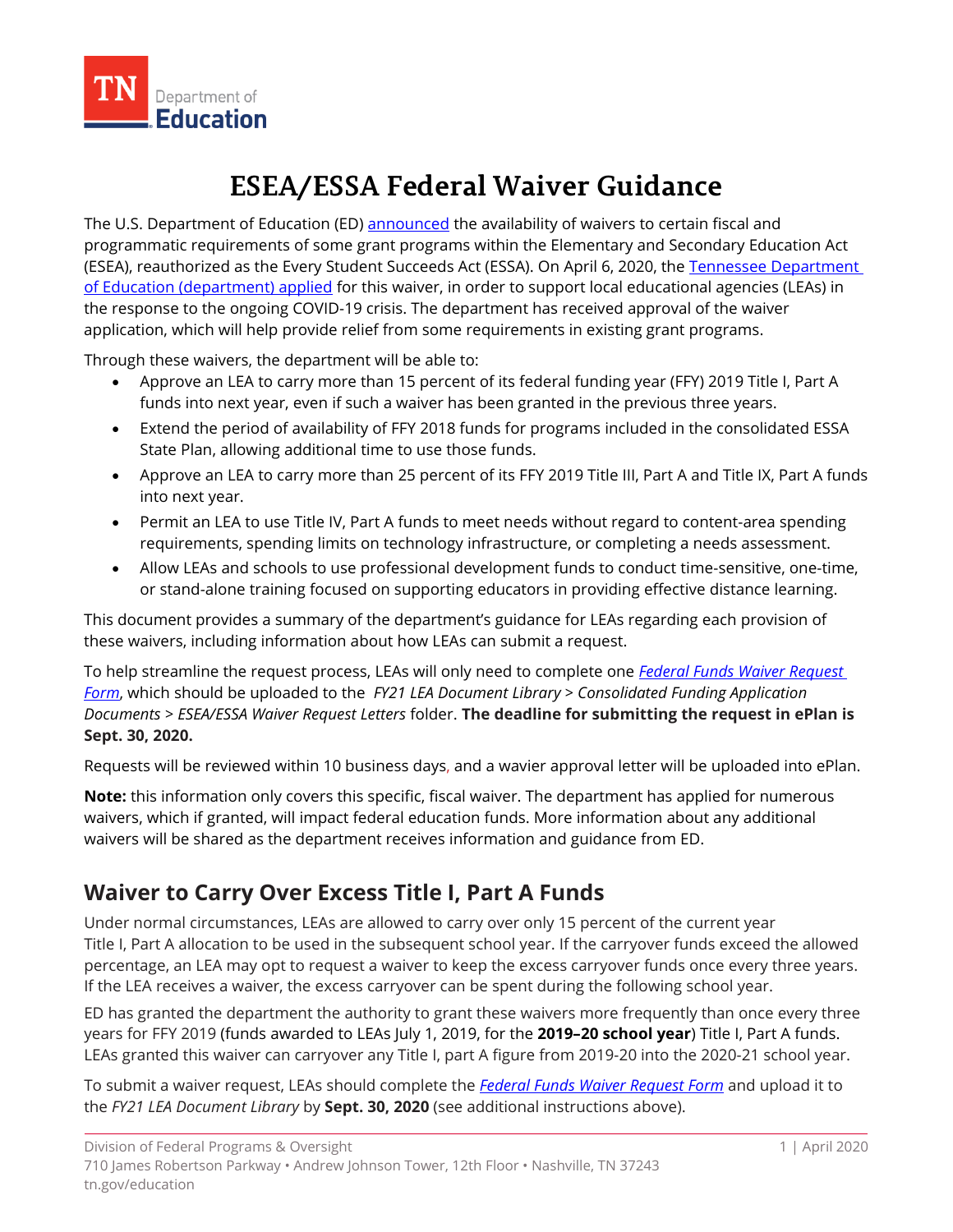

### **Extension of ESEA Fund Availability**

FFY 2018 (funds awarded to LEAs July 1, 2018, for the **2018–19 school year**) funds were set to expire on Sept. 30, 2020. Those funds will now be available to expend through **Sept. 30, 2021**. This extension applies to:

- Title I, Part A of the ESEA (Improving Basic Programs Operated by LEAs), including the portions of the SEA's Title I, Part A award used to carry out section 1003 school improvement
- Title I, Part D, Subpart 1 of the ESEA (SEA funds for Prevention and Intervention Programs for Children and Youth Who Are Neglected, Delinquent, or At-Risk) - DOC/DCS only
- Title I, Part D, Subpart 2 of the ESEA (LEA funds for Prevention and Intervention Programs for Children and Youth Who Are Neglected, Delinquent, or At-Risk)
- Title II, Part A of the ESEA (Supporting Effective Instruction)
- Title III, Part A of the ESEA (English Language Acquisition, Language Enhancement, and Academic Achievement)
- Title IV, Part A of the ESEA (Student Support and Academic Enrichment Grants)
- Title V, Part B, Subpart 2 of the ESEA (Rural and Low-Income School Program)
- McKinney-Vento Education for Homeless Children and Youth Program

In addition, waivers are available for the 25 percent Title III, Part A and Title IX, Part A McKinney-Vento state carryover limit (Carryover limitation for FFY19 [funds awarded to LEAs July 1, 2019, for the **2019–20 school year**] Title III, Part A and Title IX, Part funds that will become carryover funds on Oct. 1, 2020). LEAs granted this waiver will have no limit on the amount of Title III, Part A or Title IX, Part A McKinney-Vento funds that they can carry into the 2020–21 schoolyear.

To submit a waiver request, LEAs should complete the *[Federal Funds Waiver Request Form](https://eplan.tn.gov/DocumentLibrary/ViewDocument.aspx?DocumentKey=1585876&inline=true)* and upload it to the *FY21 LEA Document Library* by **Sept. 30, 2020** (see additional instructions above).

## **Title IV, Part A Flexibility**

This waiver allows an LEA to use its Title IV, Part A funds to best meet its needs without regard to contentarea spending requirements, spending limits on technology infrastructure, or completing a needs assessment. Additionally, by waiving the definition of professional development, LEAs can conduct timesensitive, one-time or stand-alone professional development focused on supporting educators to provide effective distance learning. LEAs that have been awarded this waiver and wish to make changes to their Title IV, Part A spending may make revisions to the Title IV, Part A application within the *FY20 Consolidated Funding Application* (CFA).

To submit a waiver request, LEAs should complete the *[Federal Funds Waiver Request Form](https://eplan.tn.gov/DocumentLibrary/ViewDocument.aspx?DocumentKey=1585876&inline=true)* and upload it to the *FY21 LEA Document Library* by **Sept. 30, 2020** (see additional instructions above). For more information, see the *[Title IV, Part A Waiver](https://eplan.tn.gov/DocumentLibrary/ViewDocument.aspx?DocumentKey=1585885&inline=true) Guidance Question & Answers* document.

### **Flexibility on the Definition of Professional Development**

ESEA § 8101(42) defines "professional development," specifically noting that the professional development activities are sustained (not stand-alone, one-day, or short-term workshops), intensive, collaborative, jobembedded, data-driven, and classroom-focused. Under normal circumstances, professional development paid for using the funds listed in this waiver was subject to this definition. The definition of professional